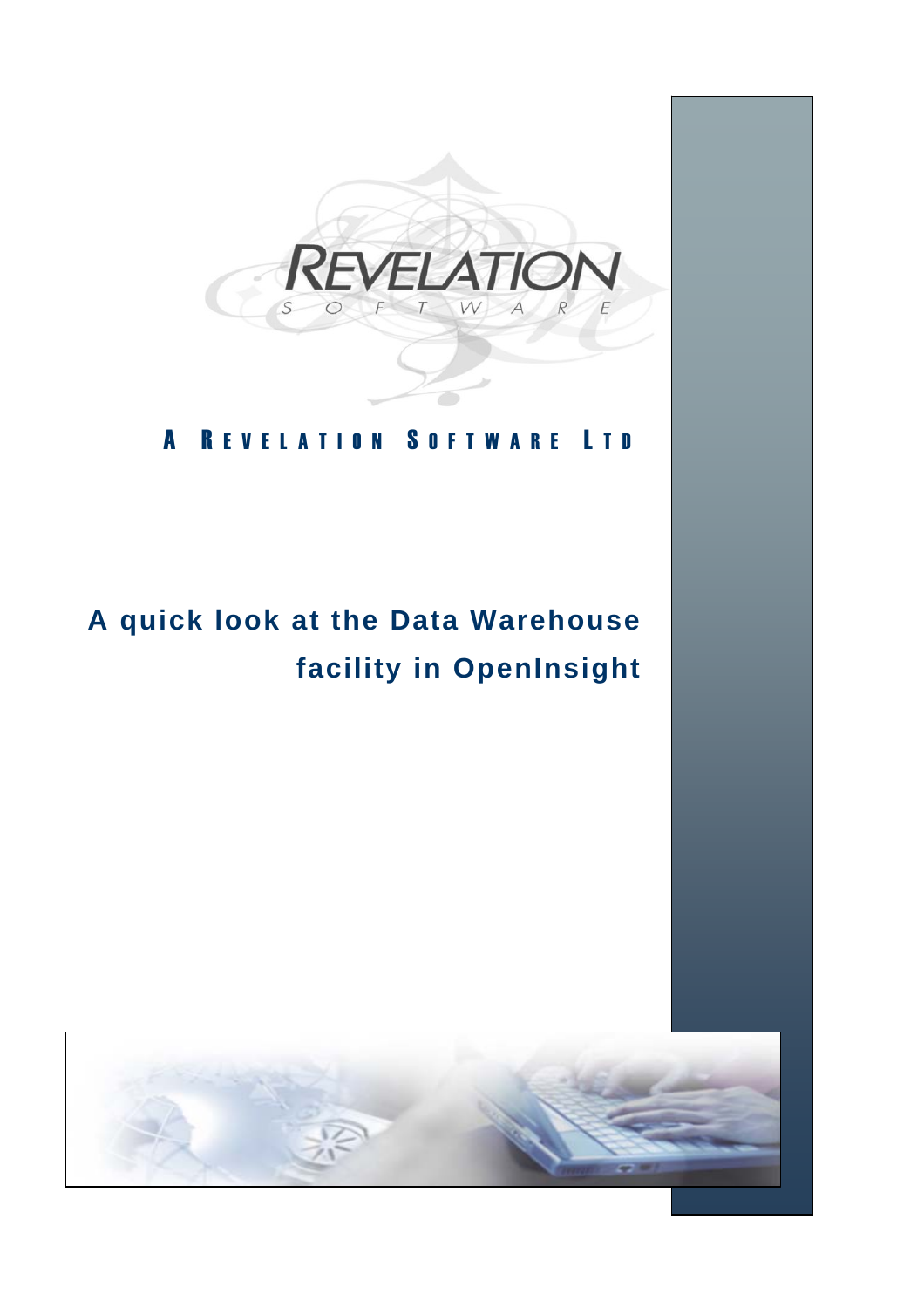| <b>DATA WAREHOUSING</b>                                                                                  | 3       |
|----------------------------------------------------------------------------------------------------------|---------|
| PREPARING TO WAREHOUSE LINEAR HASH DATA                                                                  | 4       |
| <b>CREATING A WAREHOUSE PROCEDURE</b><br>Procedure: To Start and Setup Options for a Warehouse Procedure | 6<br>6  |
| <b>PROCEDURE: TO CREATE THE PRIMARY TABLE AND SCRIPTS</b>                                                | 8       |
| <b>PROCEDURE: TO CREATE THE SECONDARY TABLE(S)</b>                                                       | 10      |
| <b>PROCEDURE: TO CREATE THE WAREHOUSE PROCEDURE AND DATASETS</b>                                         | $12 \,$ |
| <b>EXECUTING A WAREHOUSE PROCEDURE</b>                                                                   | 13      |
| <b>DATA WAREHOUSING UPDATES-ONLY</b>                                                                     | 14      |
| <b>SAMPLE WAREHOUSING APPLICATION</b>                                                                    | 14      |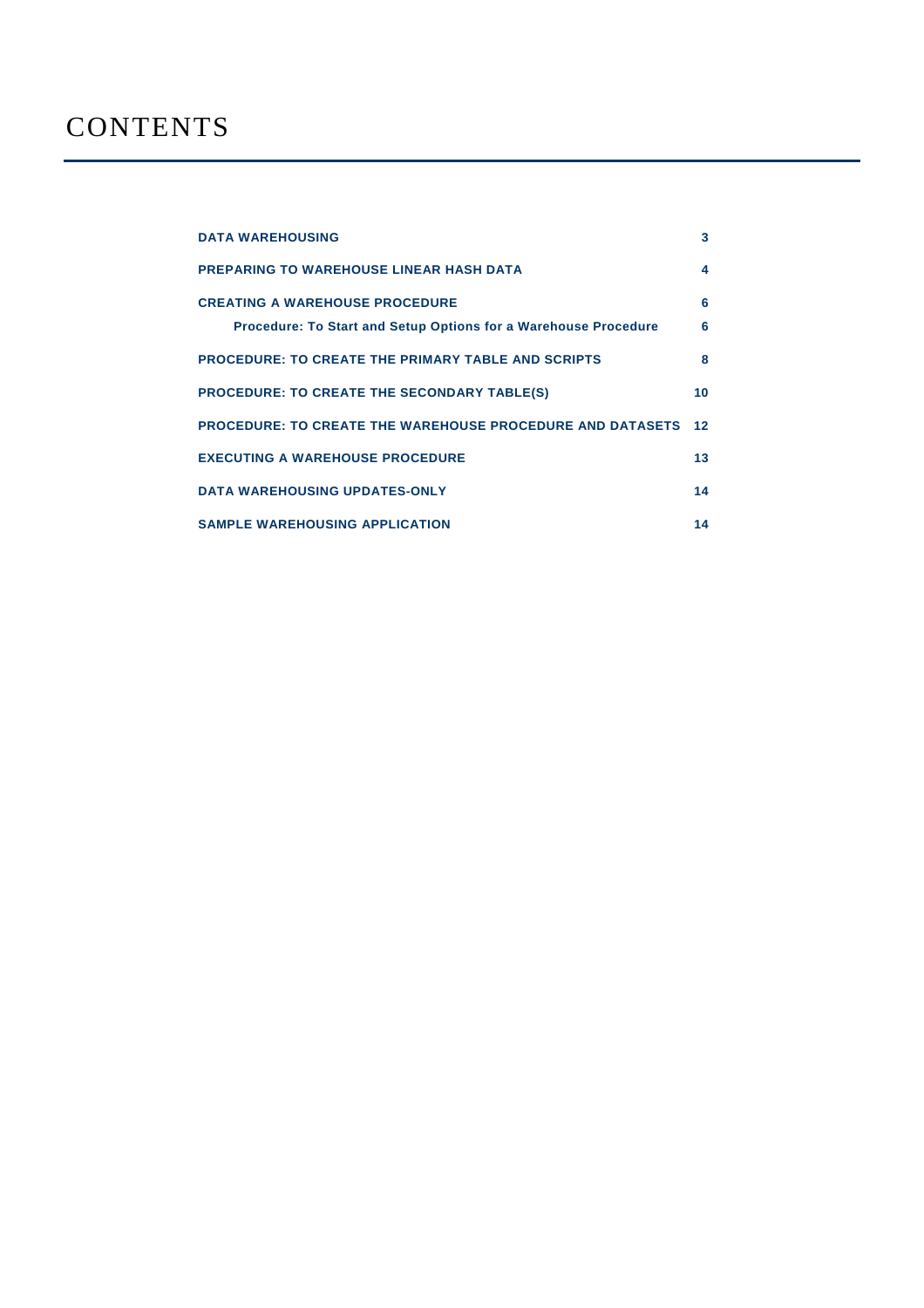## DATA WAREHOUSING

This paper has been produced to enable the reader to fully understand the Data Warehouse functionality in OpenInsight. The information contained herein is taken directly from the help files in OpenInsight version 7.2.1 and the reader is advised to make reference to the help files in the version of OpenInsight that the reader is using.

Data warehousing describes the process of depositing all of an organizations data to a single location known as a warehouse. Most organizations have data in a variety of applications and databases, and although the data is often interrelated, it is not all accessible from the same place or from a single tool. Data warehousing solves this by extracting specific data from each application and storing it in a data warehouse; the data can then be queried by decision support tools, reporting applications, and other analysis tools.

Data warehousing tools are also useful for archiving a snapshot of an applications data, exporting data to a client/server database, and assisting in the migration of data from one database to another.

The data warehousing tools in OpenInsight for Workgroups, the Create Warehouse Procedure, Warehouse Manager and the Configure Warehouse tools, support application developers and information technology specialists as they build or contribute to departmental and corporate data warehouses. The data warehousing tools assist in relational database design, and provide reusable DataSet objects, and automatically generated Warehouse Procedures. The warehouse procedures contain the logic for constructing the relational database tables, maintaining those tables, and warehousing OpenInsight native table data into those tables.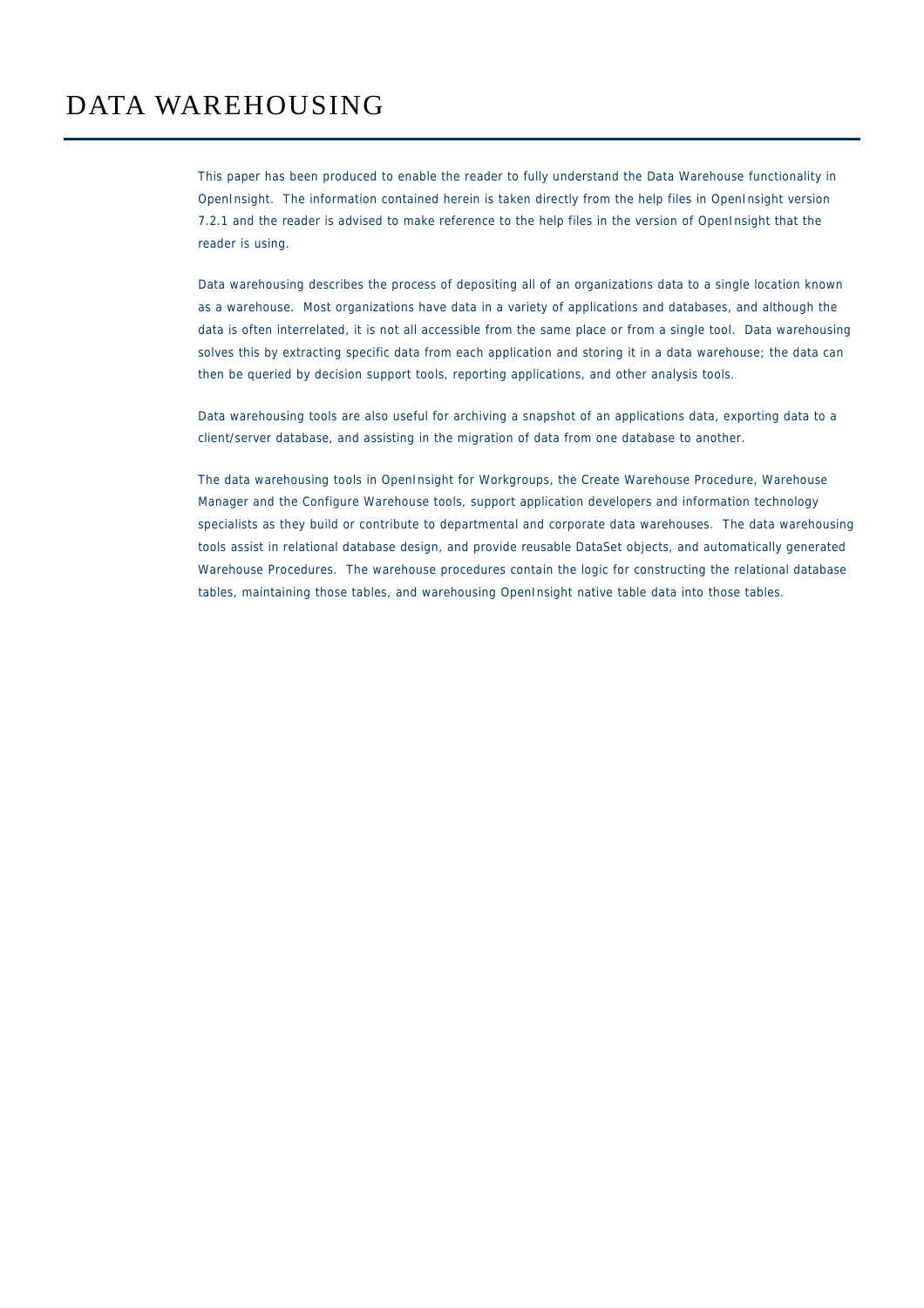## PREPARING TO WAREHOUSE LINEAR HASH DATA

Prior to warehousing your data you need to:

- $\bullet$  understand your data
- so know your target database
- learn about the OpenInsight warehousing tools

First of all, you have to know what data you want to warehouse. Depending on the reason for warehousing the data, you may be extracting sparse or summary information from your OpenInsight native tables, or you may be warehousing every single bit of information. Secondly, the OpenInsight native table dictionary contains a great deal of information about your data, including its data type, a description of the data, whether or not it is multi-valued, etc. Unfortunately, many dictionaries are not kept up to date or were never fully designed, so that information may be either incorrect or incomplete. The dictionary is used by the warehousing tools to look for hints about how to warehouse the data. If the dictionary is not correct, it will make the process of warehousing much more difficult. Make the dictionary complete and correct; verify that all multi-valued fields are marked as multi-valued; and make sure that the data type assigned to each field is correct.

With regard to the target database, first, you must know the syntax for creating, dropping (deleting), and clearing tables. For example, almost all client/server database engines still require their own proprietary syntax for defining tables, although the ANSI SQL standard has helped standardize the syntax somewhat. Second, you should know the data types that are supported by the database engine in order to provide appropriate target data types for native table fields. These data types are used in the table creation script. Also, determine the DataSet type that corresponds to each of the database engines data types. DataSets are automatically created by the warehousing tools to be used by the Warehouse Procedures to warehouse the data. Several objects in OpenInsight use the DataSet types, which are based on the SQL Access Groups (SAG) Call Level Interface (CLI) type definitions. (ODBC is an implementation of the SAG CLI, which is one of the reasons for standardizing on these data types.) The objects that use the DataSet types are: The Connection Object, the Query Object, and the DataSet object.

The Query Tool in OpenInsight for Workgroups Client/Server Workspace is an excellent resource for trying out table creation syntax and determining type mappings. For example, if you try creating a table in Microsoft Access, you will find that the primary key clause is not supported and the int or integer data type is not supported; try using the number type instead. After creating the table, choose List Objects from the Query menu, select the table you created, and then choose List Columns from the Query menu to see the columns with their corresponding DataSet and native table types. In the Microsoft Access example, for the Access number type, you will see that the DataSet type is a DOUBLE (an 8-byte floating point number), and the native table type is FLOAT.

Third, if the target database uses transactions, find out if tables can be created and dropped within transactions. Some databases, including certain versions of SQL Server, don't allow table creation within a transaction. Also find out how mass deletes affect the databases transaction management. For example, instead of using delete \* from <table> to clear a SQL Server table, you can issue a truncate <table> statement, which is not transaction-logged. This keeps the transaction log from getting too big, (a problem which is easy to encounter on SQL Server if you are doing mass operations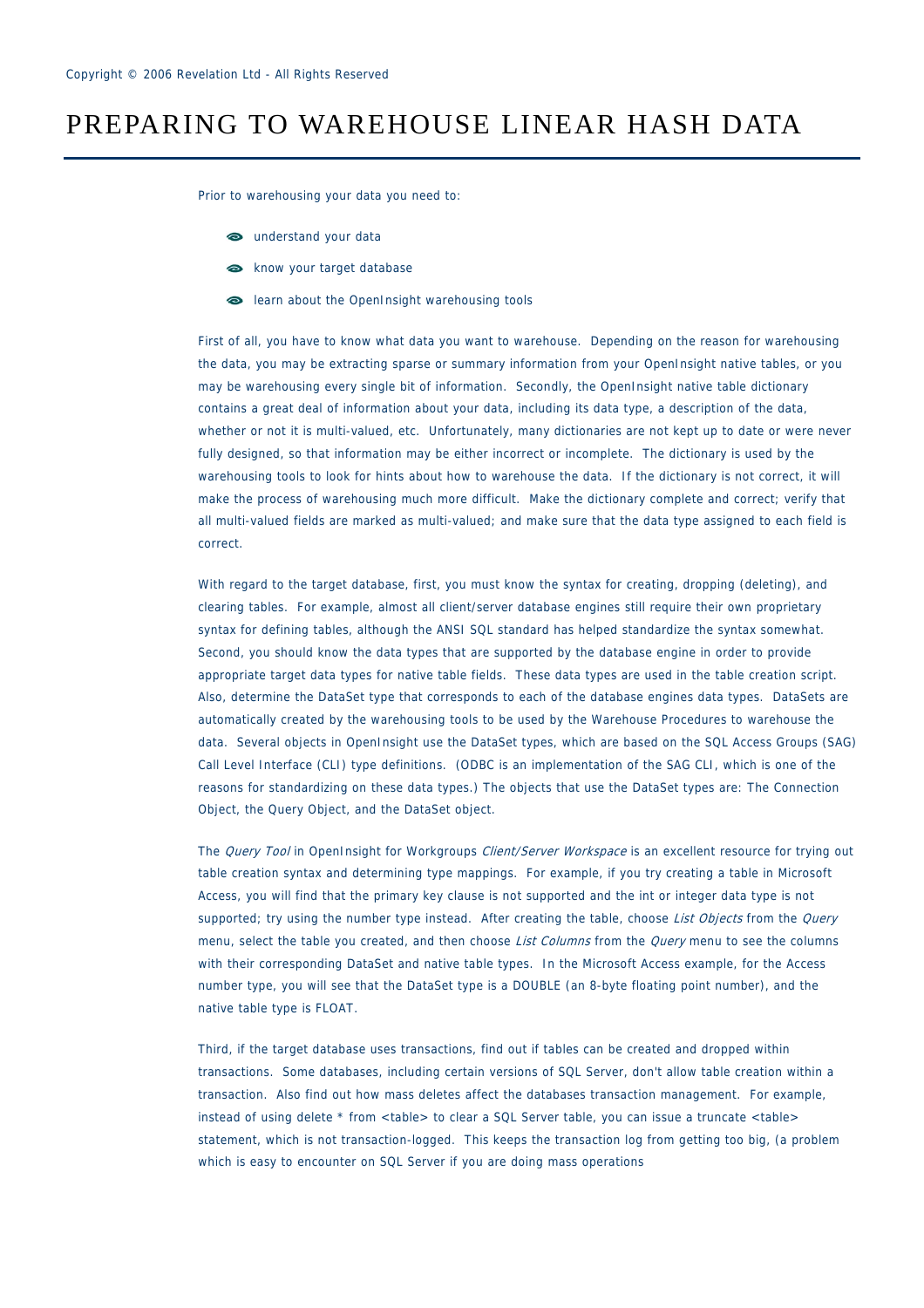The OpenInsight data warehousing tools include the Create Warehouse Procedure wizard and the Warehouse Manager. Both tools are accessed from the Tools menu in the Client/Server Workspace.

The Create Warehouse Procedure wizard steps you through a series of screens that prompt you for the input required to create a warehouse procedure, a BASIC+ function containing the logic to warehouse a native table. Included in this code is the ability to create, clear, and drop the necessary



warehouse tables, to select native table information to warehouse, and to perform the actual process of data warehousing. The warehouse procedure knows how to extract data from one native table and store that information in one or more relational tables in the data warehouse. You may need to create one warehouse procedure or several. The Warehouse Manager is then used to select the warehouse procedures you want to execute.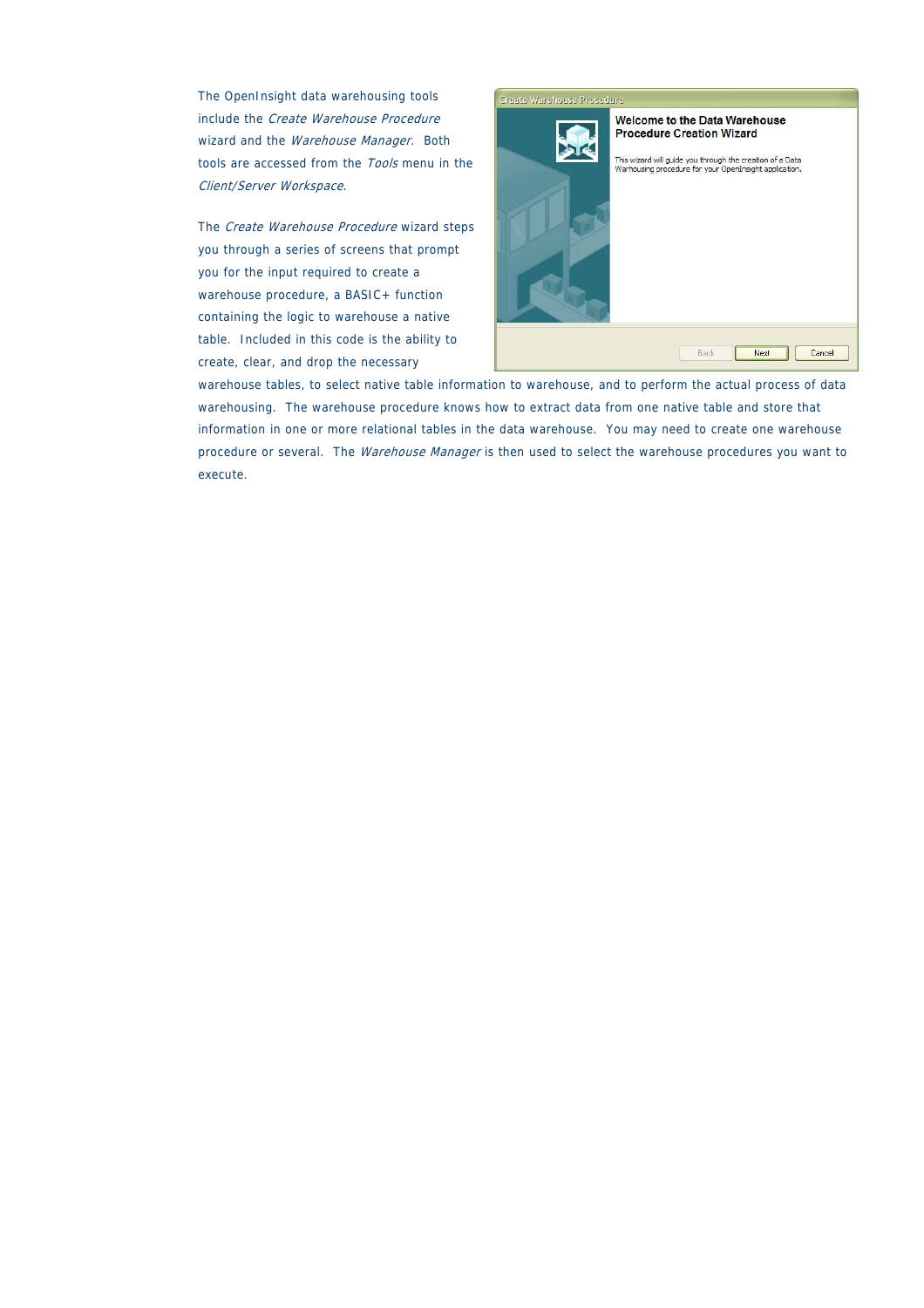#### CREATING A WAREHOUSE PROCEDURE

The Create Warehouse Procedure is a wizard that prompts you for information that is used to generate the code and DataSets necessary to convert linear hash data to relational data. The wizard process is divided into the following four procedures. All four procedures must be performed at one time to create a warehouse procedure. Conceptual information is included in these procedures to explain the reasons for specifying the required data inputs.

#### *Procedure: To Start and Setup Options for a Warehouse Procedure*

In this procedure you specify options which are used throughout the process of using the warehouse wizard.

- 1. Choose Create Warehouse Procedure from the Client/Server Workspace Tools menu to start the wizard.
- 2. Select the name of the linear hash table to be warehoused from the drop-down list. The tables listed are all the attached non-system tables that have dictionaries.
- 3. Click the OPTIONS button to set up case sensitivity to be used during this procedure. This is the first of the Options page. Most databases work with lower case, but some older database engines require uppercase to be used. If you don't know, use lower case. Every time a name is generated from now on, it will use the case you specified here, but you can always change the case of the name (or the name itself) manually.
- 4. Click the NEXT button to display the second Options page which specifies the defaults for LH (OpenInsight native tables) data types, including the corresponding DataSet data types, SQL data types, LH to DataSet type conversions, LH to DataSet argument type conversions, and DataSet argument quoting defaults. For more information, refer to the topics on DataSets earlier in this chapter.

The LH data types are supplied for you; everything else can be modified. It is important that the information in this window be correct as it is used to generate the definitions of the warehouse SQL tables and the DataSets used to populate those tables. Define the SQL data type first, then the DataSet type.

As an example, let's say that the LH data type is VARCHAR. Depending on the target database, the SQL data type may be char, varchar, string, text, memo, or any of a number of proprietary data type names. If the target data type requires a length to be specified, like char(20), then provide a default length. (You will be able to provide the exact length when you define individual columns later in this procedure.) Then provide the DataSet type based on the target data type. In this example, the DataSet type would be CHAR(20) as well. The DataSet may be used to stored data from a SQL table (for example, during an update), therefore its type is based on the SQL data type and not the LH data type.

The Conversion column (displayed in the figure below) specifies the conversion (used by the BASIC+ fmt() or oconv() functions) necessary to turn the native table data into a format that the DataSet understands. Typically, no conversion is necessary, since the DataSet by default expects values in OpenInsight format. The main exception to the rule is masked decimal types. The DataSet expects the data to be passed without a masked decimal. For example, the money value \$1.55 would be stored in masked decimal (MD2) as 155, and the money value £20.00 would be stored as 2000. To remove the masked decimal, those values must be converted using the MD2 conversion, resulting in 1.55 and 20.00 respectively.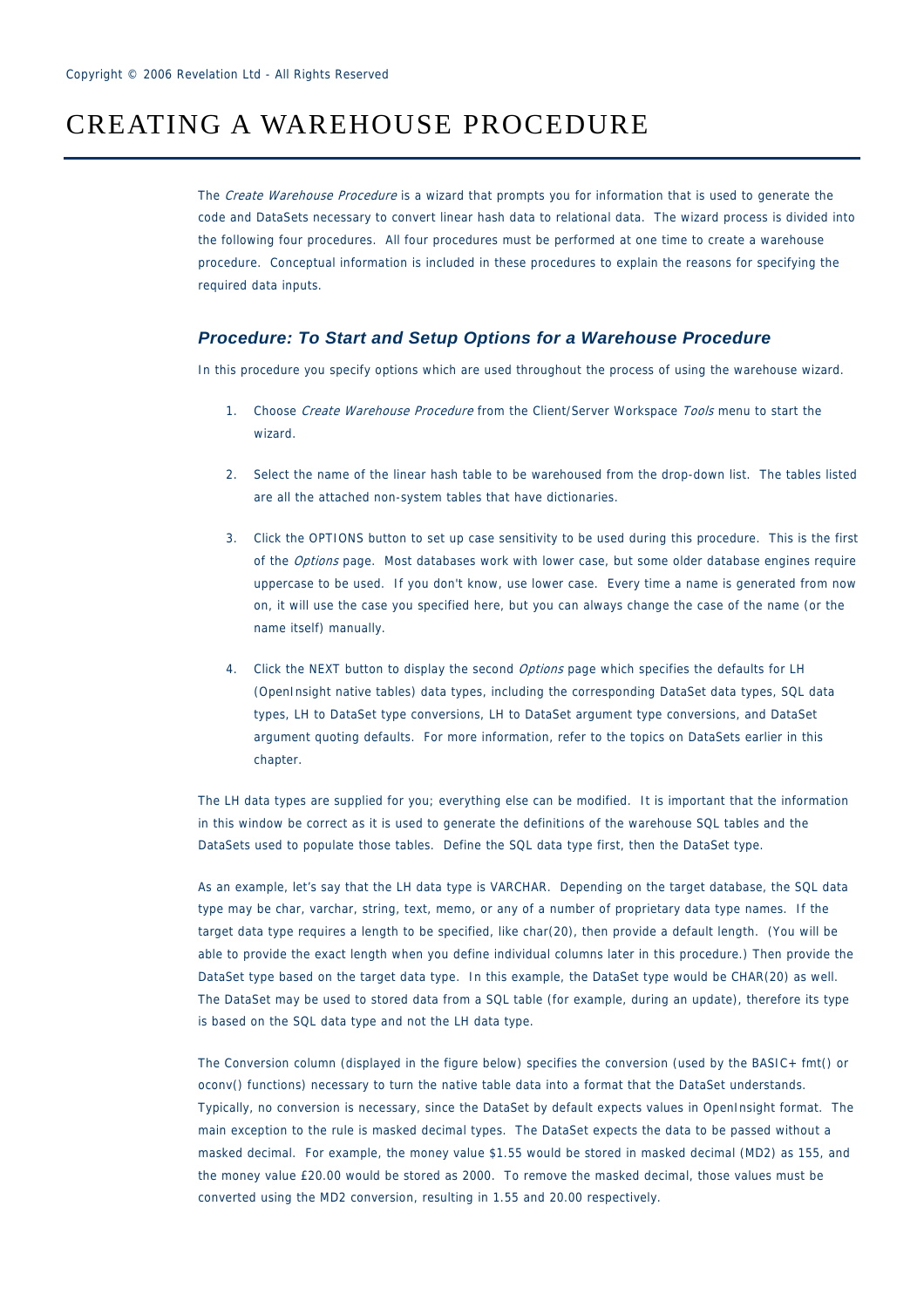With regard to the Arg Conversion and Arg Quoted columns, DataSet arguments are direct string substitutions, and are used primarily for executing the DataSet (retrieving values *from* the target database). The arguments are used to retrieve one records worth of information from a SQL database. Using a purchase order example picture the structure of the LH table that stores purchase order information with columns for position, single or multi-value data, and field name.

The key is the purchase order number; there is both single-valued and multi-valued information and one symbolic. Assuming a similar structure for the data warehouse, there probably will be two relational tables: one for purchase orders and one for purchase order lines. To select all of the purchase order information corresponding to purchase order 17, the SQL statements have to contain something like where po\_no = 17. Assuming the tables are named purchase\_orders and purchase\_order\_lines, the scripts would look like

```
 select * from purchase_orders where po_no = 17 
 select * from purchase_order_lines where po_no = 17
```
The number 17 is called an argument because it is the value needed in the script to specify some particular search criteria. If that value needs to be quoted (for example, if it is a character type), then the Arg Quoted column needs to be set to Yes, otherwise to No. Likewise, if the value in the LH table needs to be formatted to result in that argument value, specify the conversion in the Arg Conversion column. In addition to masked decimals, the LH types that typically have to be converted are date, time, and date/time types, since it is unlikely that a target database understands dates and times in the OpenInsight internal format

Do not assume that the defaults on this window are correct. Know and understand your target databases data types. Some of this information is available dynamically from an OpenInsight Connection Object using the low level XO API function XOGetInfo. For more information, refer to Connection Object topics earlier in this chapter and the DSXO\_API insert record.

Click the FINISH button when all defaults have been set and verified.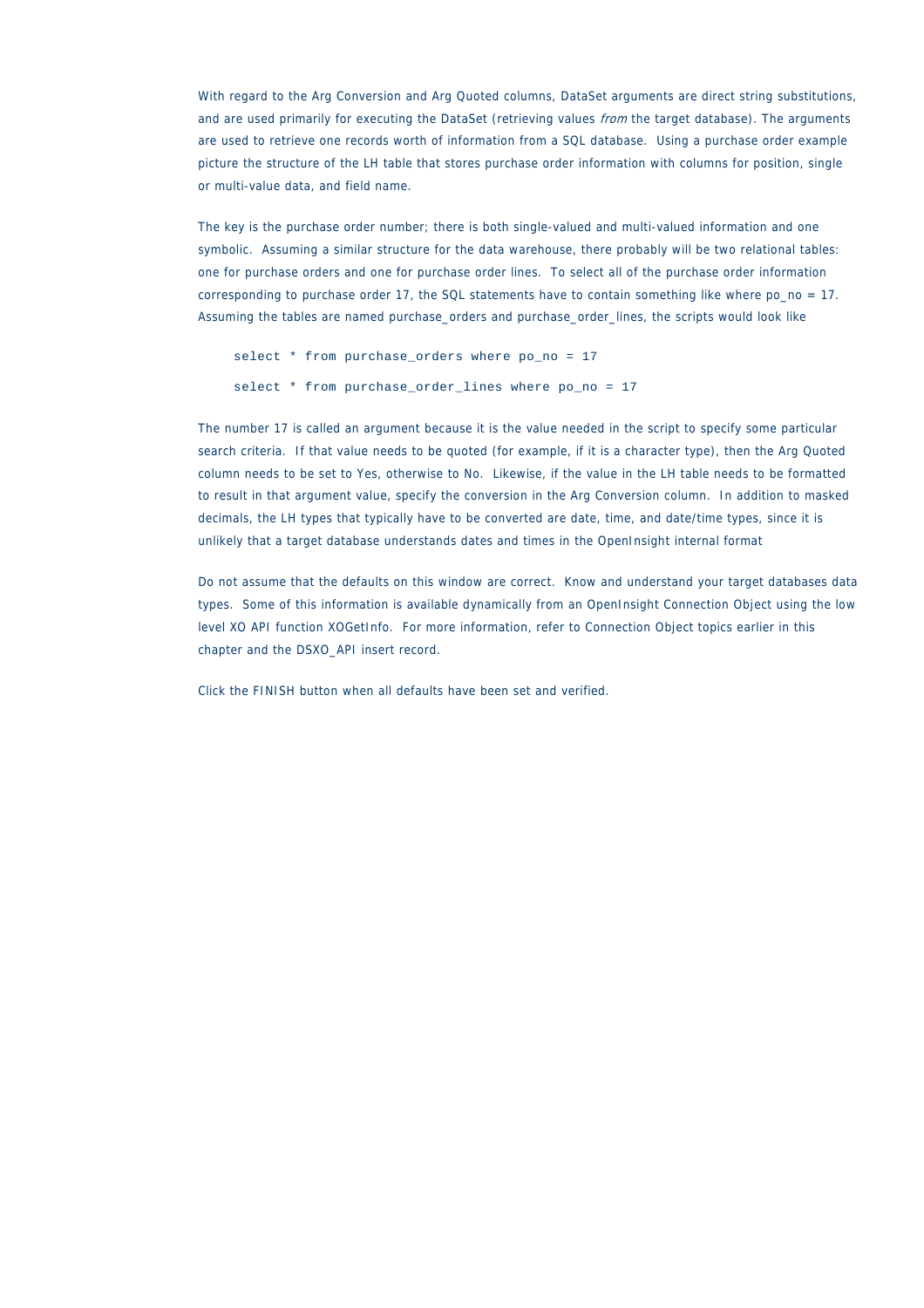## PROCEDURE: TO CREATE THE PRIMARY TABLE AND SCRIPTS

In this procedure the primary table, which contains single-value data, is defined and scripts are automatically generated which you need to verify.

- 1. Click the NEXT button to continue creating the Warehouse Procedure and display the second page of the wizard.
- 2. Specify the number of tables that data is to be warehouse to. Specify one table for single-value LH data and one additional table for each associated multi-value (AMV) group of data. Using the Purchase Order example, there is one AMV group (including the entire purchase order line value column) so the number entered here is two.
- 3. Click the NEXT button to continue and specify key information.

The primary table refers to the table that stores the single-valued data; in the example, purchase order information. The primary key for the primary table refers to the column or columns that uniquely identify a row in that table. Further more, the primary key for the primary table is part of the key for each of the tables storing multi-value data. In the example, this is the purchase order number (PO\_NO). If the information is not correct, you could add, remove, and re-order the LH fields to define the correct key. Also, if you want more details about any one of the LH fields, select the field and click the DETAILS button

The first, second, third and fifth columns, (Pos, S/M, Field Name, and LH Type), are filled in for you and cannot be changed. The Pos column tells you the position in the dictionary; 0 denotes a key field, for example 0\*0 is the full key, and 0\*1 is the first part of a multi-part key. The second column is S for single-valued and M for multi-valued. The third column is the name of the LH field, and the fifth column is the LH data type for the field.

The fourth column is the name for the column of the SQL table that will store the value from this field. The SQL column name is based on the LH field name, with the upper/lower/mixed case option applied. The eighth column specifies whether or not the column in the SQL table can contain nulls. (Since key columns can't contain nulls, this is defaulted to No for you and cannot be changed.)

The rest of the columns (DataSet type, SQL type, Conversion, Arg Conversion, Arg Quoted) are defaulted from the information specified in the Warehouse Options wizard. You should make sure that this information is correct, because it will be used as the basis for all of the SQL tables created to warehouse the data from this LH table.

- 4. Click the next button to continue. The next page displays two undefined SQL tables.
- 5. Select the first undefined SQL table then click the DEFINE button. Each SQL table has to be defined individually; you are now starting the process of defining the first SQL table. When you are finished defining this table, you will return to the page in the figure above to select the second undefined table and complete its definition process. Notice that the default SQL table name is based on the LH table name and the case option you supplied. The first table defined stores the single-valued information.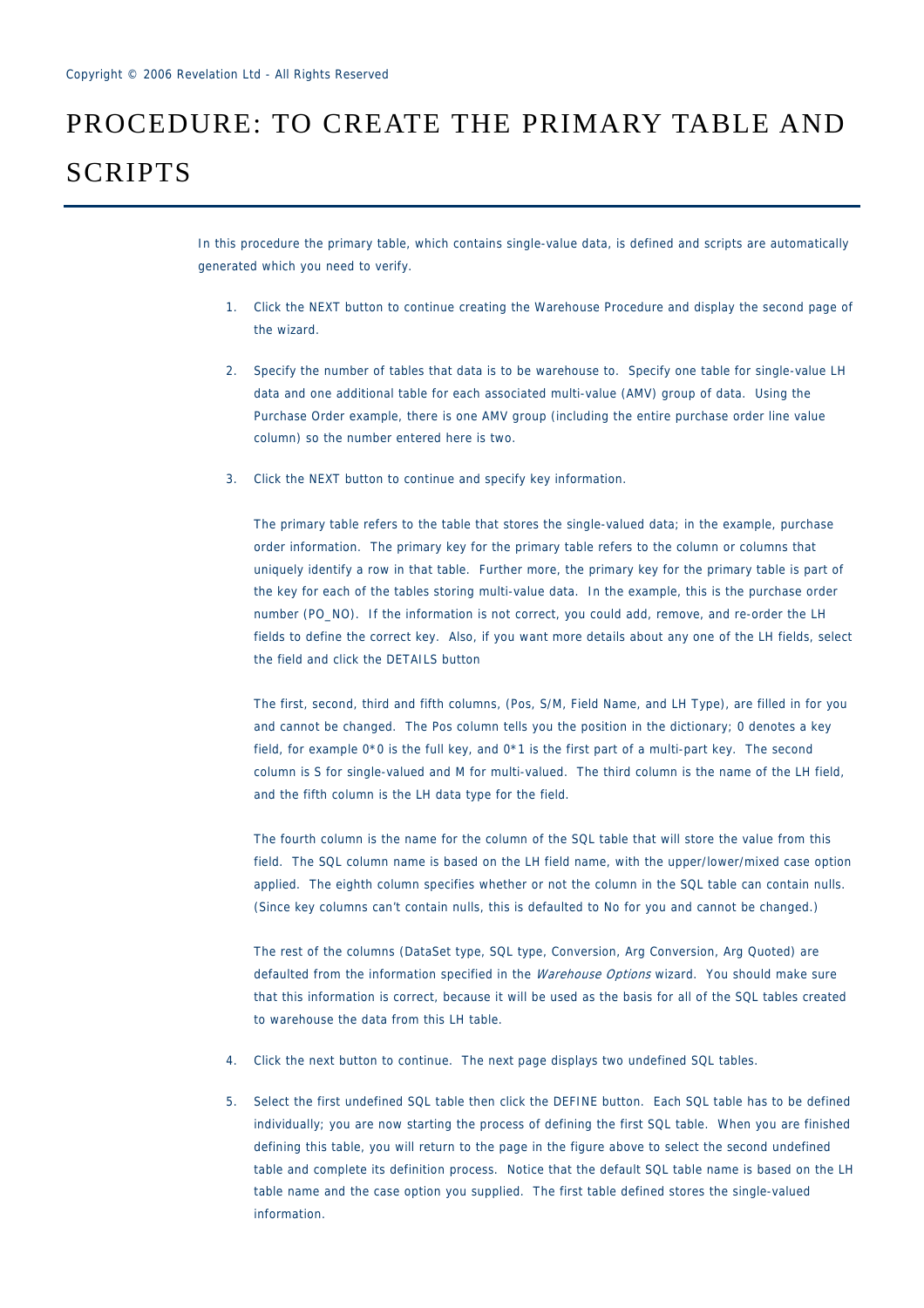- 6. Accept or change the default table name then click the NEXT button to display the key information for the first SQL table.
- 7. Accept the default key then click the NEXT button to continue. The wizard knows you are defining the SQL table for the single-value columns of the LH table.
- 8. Click the ADD button to display single-value fields.
- 9. Select the single-value fields to be warehoused, then click the OK button.

Again, verify that the data types and conversions are correct. Since these are data fields, you can also specify whether nulls are allowed. In the purchase order example, the purchase order date cannot be null.

10. Click the NEXT button to display the scripts that are automatically generated.

Verify all scripts.

There are seven scripts that are created: Create Table, Clear Table, Drop Table, Select Rows, Insert Row, Update Row, and Delete Row. The last four scripts are very familiar to developers who use the DataSet designer; these four scripts are the basis for the DataSet definition. The other three scripts are used in the Warehouse Procedure to create, clear, and drop the SQL tables.

This is a very important step to verify, since the SQL syntax varies from database to database. For example, neither the null/not null nor the primary key clauses are supported by Microsoft Access. SQL Server has its own peculiarity - it likes primary keys to be defined after the table is created by using the Transact-SQL stored procedure sp\_primarykey.

The select statement has a where clause with a colon and then the argument po\_no\_arg. The arguments start with a colon and (in this wizard) are all suffixed with \_arg. If you had specified that the argument should be quoted, you would see :po\_no\_arg instead of :po\_no\_arg. When the select script is executed, the entire argument (:po\_no\_arg) is replaced with the value of the argument, for example 17.

The insert script uses similar syntax. When the DataSet is created by the wizard, it has the same column names as the SQL table does, (it is less confusing that way). For example, po\_no, po\_date, and po\_desc. When the insert script is executed by the DataSet, it fills in :po\_no, :po\_date, and :po\_desc from the column values of the row being inserted. When this script is executed, it looks something like:

```
insert into purchase_orders 
\mathcal{L} po_no, po_date, po_desc 
\lambda values 
\left( 17, 30 Mar 1997, We need a new expensive jacuzzi 
\lambda
```
11. Click the FINISH button to end the definition of the primary SQL table.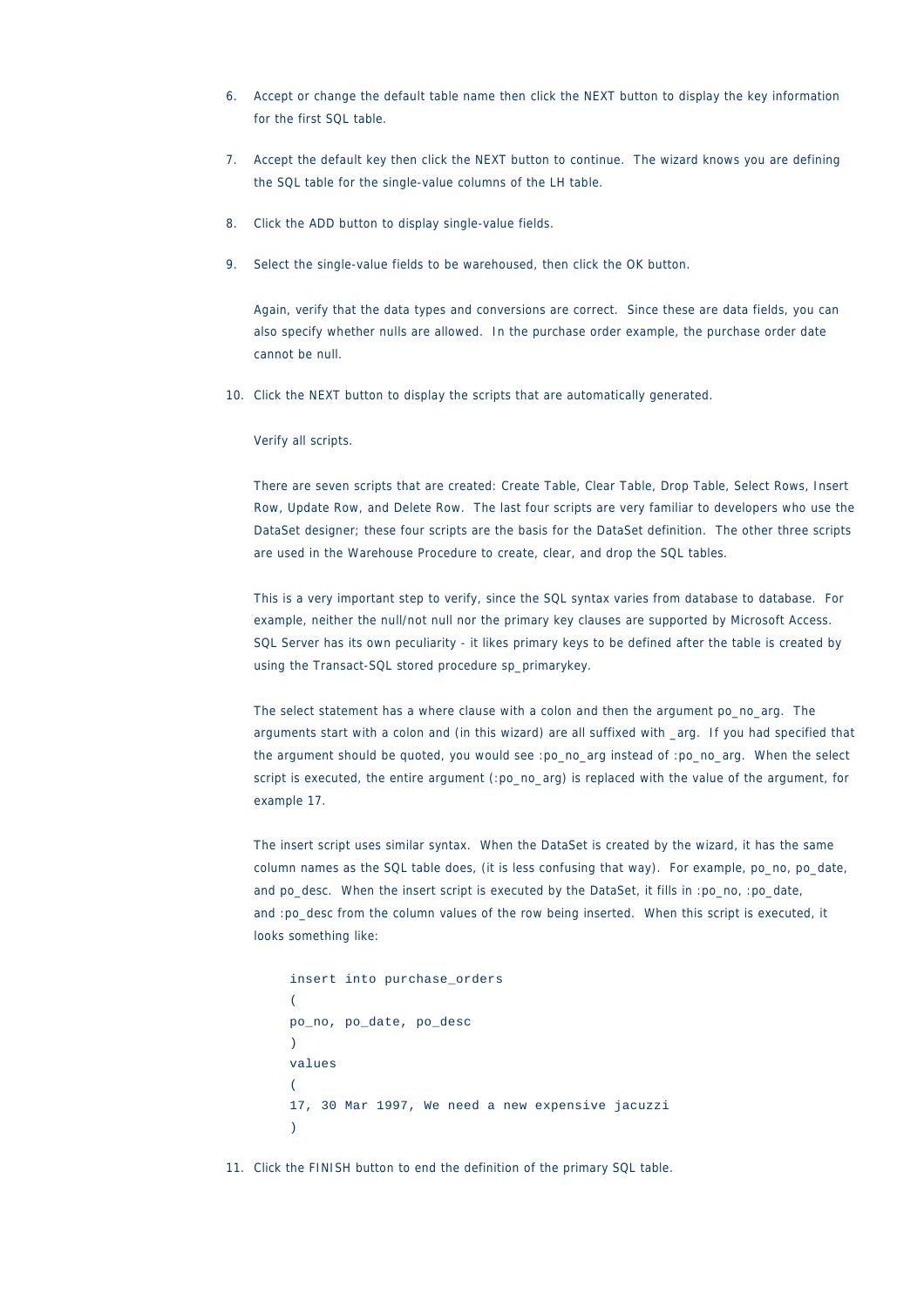## PROCEDURE: TO CREATE THE SECONDARY TABLE(S)

The secondary table contains your multi-value data. If you have more than one group of AMV data, you will have to perform this part of the wizard process for each group.

- 1. Now you must define the other SQL table(s). These are the tables that are to store the multi-value data.
- 2. Select the remaining undefined table and press the DEFINE button.

The wizard always defaults the SQL table name to the name of the LH table with the case option applied. As this is the second SQL table, provide a different name for this table. In the example, this is changed to purchase\_order\_lines, a name that reflects what is to be warehoused in this table.

3. Click the NEXT button to continue the definition of the second SQL table.

This table is to contain AMV group data (in the example, purchase order lines), so you need to build a key that uniquely identifies a particular value (a particular purchase order line) in the multi-value group. In the example, the purchase order number (PO\_NO) is used, as it is the primary key of the primary table. Next, the multi-valued field called PO\_LINE that uniquely identifies each line, is added to the key.

What if there is no multi-value data field like the PO\_LINE that uniquely identifies each value? For example, without the PO\_LINE column, what if the first purchase order line is the first purchase order line only because it's the first value in the AMV group?

Uniquely identifying some value by where it appears in a table (or an AMV group, which is like a table within a table) is called identification by position. A relational database does not support identification by position, so to provide that information in a relational table, you need to have a column in the SQL table that contains the position (1, 2, 3, …) of that row. In LH, this is called @MV, so instead of selecting the PO\_LINE field, you would have pressed the ADD @MV button. By doing so, you are telling the wizard to create an additional counter column, which is automatically incremented (by the Warehouse Procedure) for every purchase order line on any given purchase order.

- 4. After the key has been defined for the second SQL table, click the NEXT button to continue.
- 5. Click the ADD button to display the fields that can be warehoused in this table. Notice that there are both single- and multi-valued fields. Select the multi-valued fields that contain the appropriate information (in the example, the purchase order line information). Don't include the symbolic field, because it is simple enough to do that calculation in SQL.
- 6. Click the NEXT button to display the automatically generated scripts.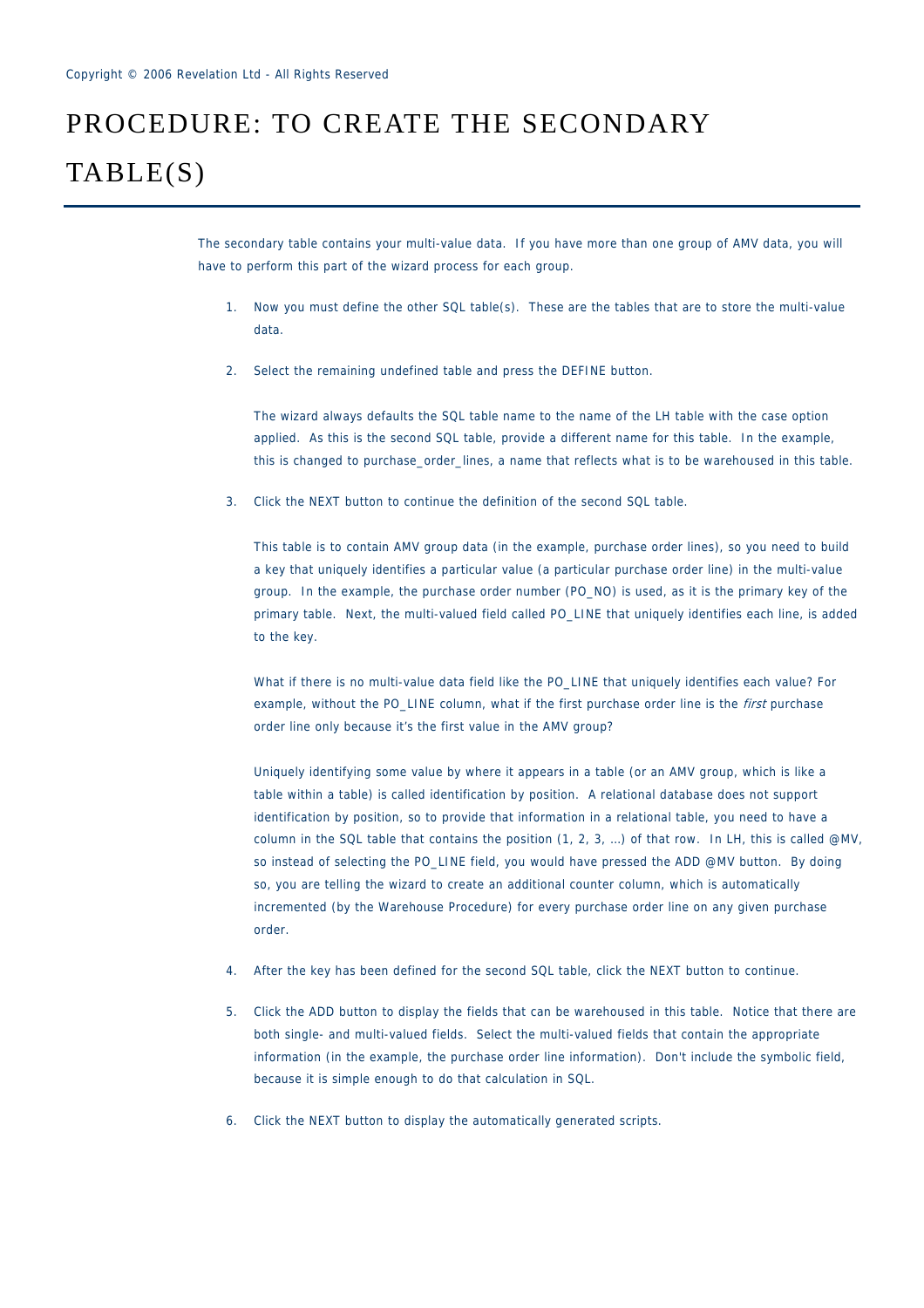**Note:** The Select Rows script only checks for part of the key (for example, the purchase order number). The entire key is not used in the where clause. The purpose of the Select Rows script is to select all (and only) those rows from the table that correspond to one LH record (in the example, a purchase order). The script correctly retrieves all of the AMV data for a particular purchase order. It knows to search only the columns from the primary key of the primary table, since those columns are (by default) common to each SQL table for the LH table.

7. Verify that the scripts are correct, click the FINISH button and return to the Create Warehouse Procedure wizard and see that both tables are defined.

In the next procedure the wizard end products, the warehouse stored procedure and two DataSets, are created.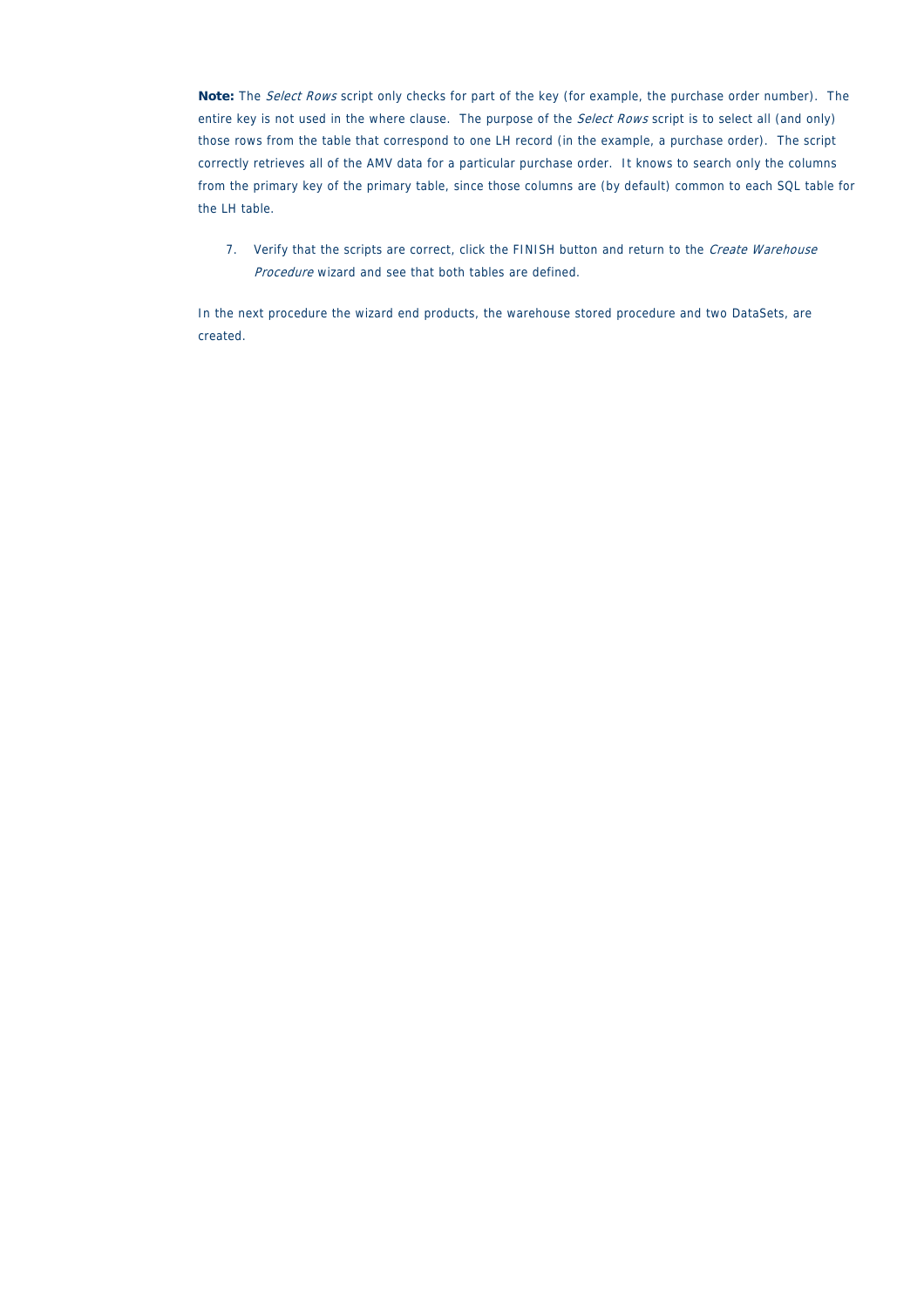## PROCEDURE: TO CREATE THE WAREHOUSE PROCEDURE AND DATASETS

- 1. Click the NEXT button to continue. The default name for the Warehouse Procedure is the name of the table being warehoused.
- 2. Click the FINISH button and the wizard creates a BASIC+ function called WP\_xxx where xxx is the name you supplied for the Warehouse Procedure. In addition, a DataSet object is created for each warehoused SQL table. The name of the DataSet object is WP\_xxx where xxx is the name of the SQL table. In the example, the following entities are created:

WP\_PURCHASE\_ORDERS - a stored procedure WP\_PURCHASE\_ORDERS - a DataSet, and WP\_PURCHASE\_ORDER\_LINES - a DataSet.

These end products of the Create Warehouse Procedure wizard are customizable. In fact, for complex data structures, like sub-multi-values, which aren't covered by the wizard, you will have to customize the resulting warehouse procedure.

**Tip:** One way you may be able to avoid changing the Warehouse Procedure for more complicated data structures is by setting up symbolic fields in the dictionary which are designed to massage the data into standard multi-value groups to simplify warehousing.

For more information about data warehousing specifics related to SQL Server, refer to the white paper on this topic found in the Knowledge Base at the Revelation Software web site: www.revelation.com.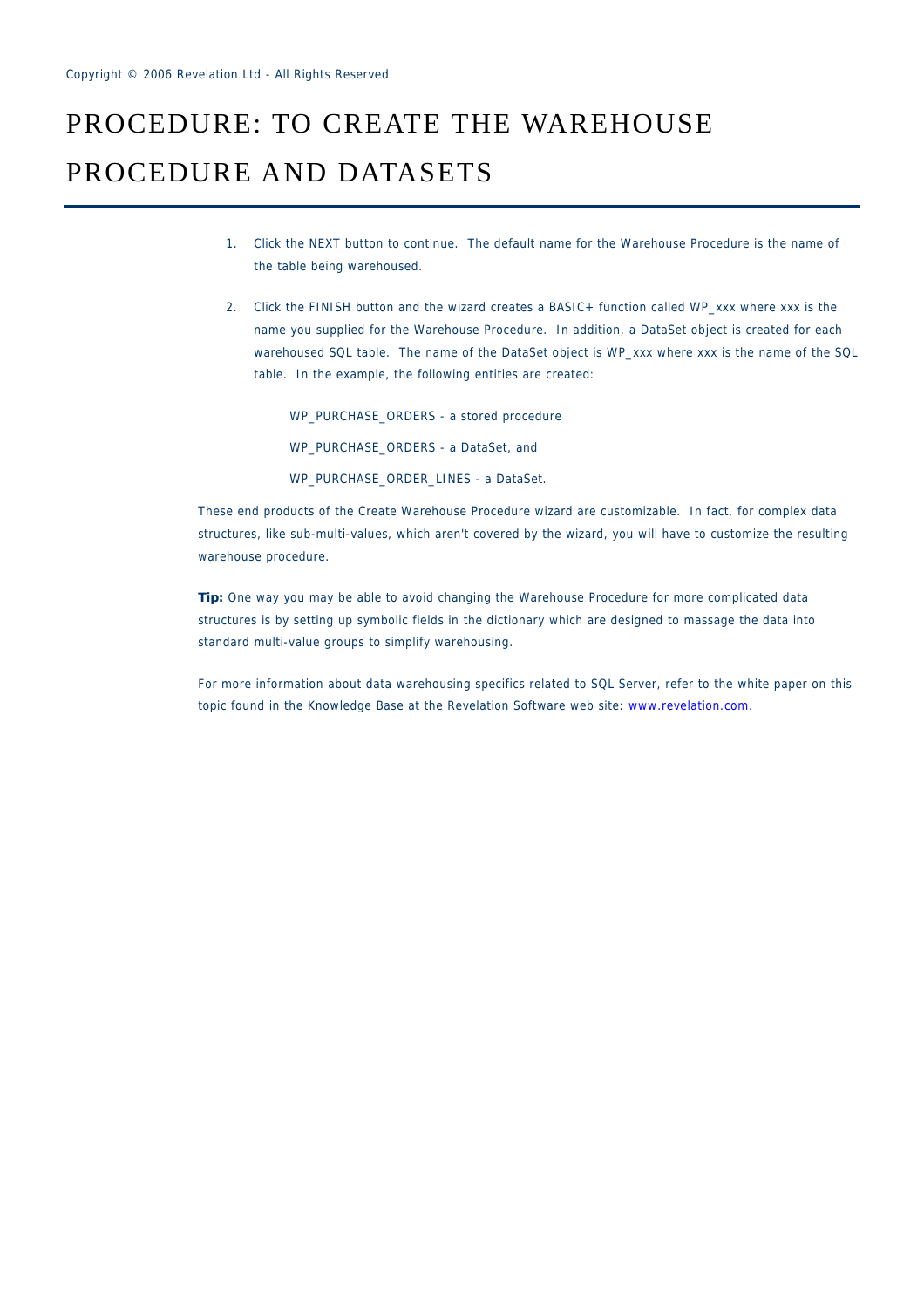Warehouse Procedures are executed using the Warehouse Manager in the Client/Server Workspace.

- 1. To start the *Warehouse Manager* choose *Warehouse Manager* from the Client/Serve Workspace Tools menu.
- 2. Select the warehouse procedures to process then click the NEXT button.
- 3. Choose the appropriate option for coordinating data warehousing activities with other workstations, and then click the NEXT button.
- 4. Select the Yes, please create... option to create the SQL tables if necessary, then click the NEXT button.
- 5. Select an option specifying how the warehouse tables are cleared before executing a Warehouse Procedure, then click the NEXT button.
- 6. Click the CONNECT button to connect to a SQL database.
- 7. The Connect to Data Source dialog box, shown below, is displayed. Select the data source where the data warehouse resides and provide any additional information necessary to establish a connection. For more information, refer to Connection topics earlier in this chapter. Click the OK button to establish the connection.
- 8. When the connection has been established the data source name is entered as shown in the figure below. Click the NEXT button to continue.
- 9. When the established connection uses transactions and you need to create tables, but the database containing the warehouse doesn't allow tables to be created or dropped within transactions, you need to create a second, non-transacted connection. This second connection is used to create and drop the tables. Select this option as shown in the figure below, then click the NEXT button.
- 10. Select a scheduling option. The default is the *Default to the last used schedule* option. The second option requires an interval. When specifying the interval use the format: hh:mm:ss (hours, minutes, seconds).
- 11. Click the FINISH button to continue. The Warehouse wizard is closed and the Warehouse Manager is displayed.
- 12. The Warehouse Managers scheduling window is displayed. Click the START button.
- 13. This queues up the Warehouse Procedure to be processed and displays the waiting window.
- 14. When the time comes to run the next scheduled Warehouse Procedure, the running page is displayed. This page shows the progress of the processing of the Warehouse Procedure. Processing can be paused or stopped by clicking the appropriate button. If you want the currently executing warehouse procedure to complete and then want to halt processing, select the *Stop warehousing* after this procedure completes option. The STOP button on the running page interrupts the warehouse procedure.